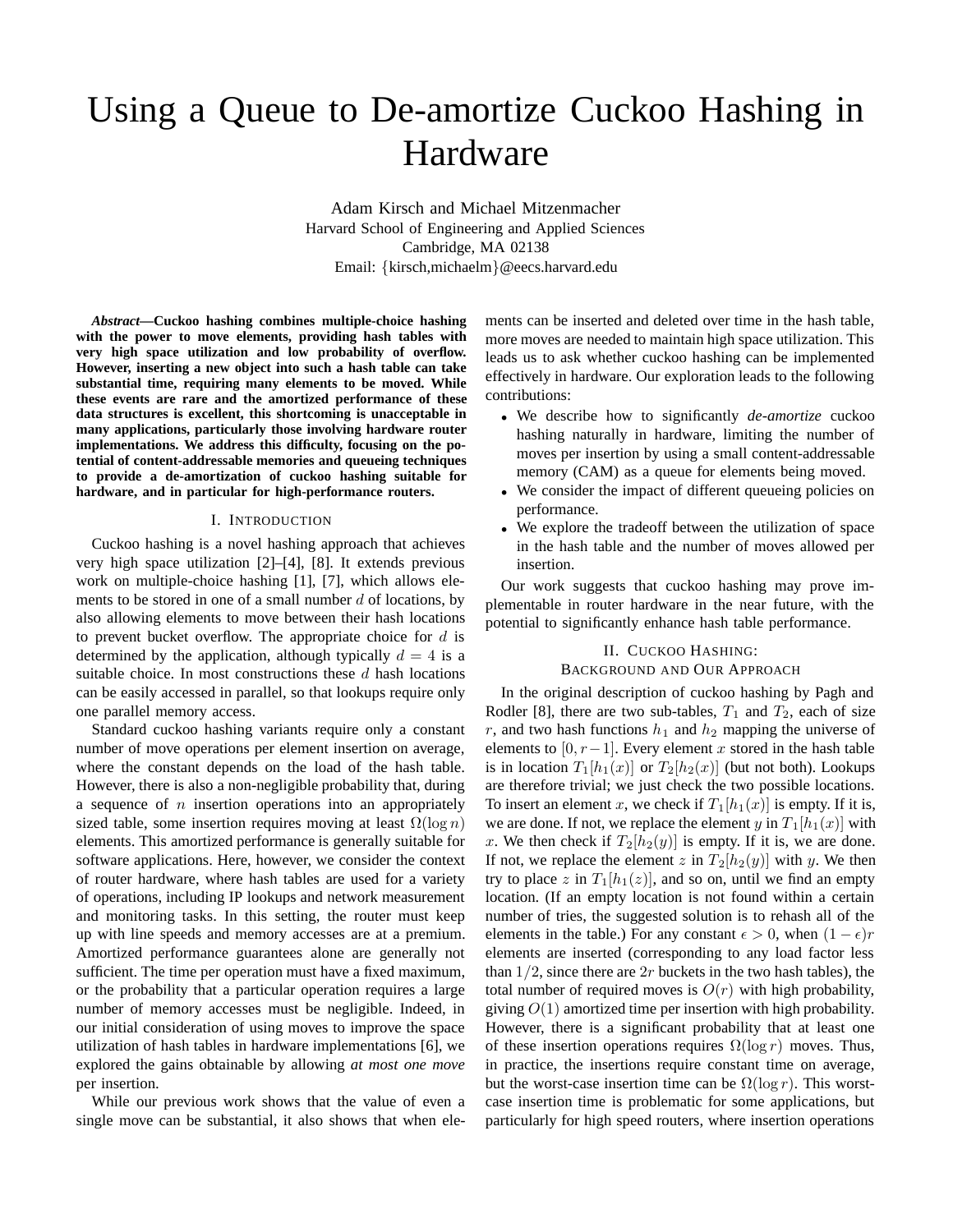come in quickly and cannot be easily buffered. In these cases, standard cuckoo hashing is likely unsuitable.

Before proceeding with our modification, we note that the ideas behind cuckoo hashing have been successfully applied to settings where there are more than two sub-tables and more than one element can be stored in a hash bucket [3], [4]. For these settings, there are still many open questions in the analysis. In practice it appears that one can achieve very high memory utilizations — well over 90% when using multiple choices and/or multiple elements per location while still using only a constant number of moves per insert on average. However, the number of moves can still be large with significant probability.

In this paper, we always assume that each hash bucket can store at most one element. However, we consider a natural and practical generalization of cuckoo hashing to  $d > 2$  subtables, proposed by Fotakis et. al [4] and analyzed through simulations. We consider  $d = 4$  later in the paper, as this choice appears practical and gives a substantial space savings over  $d = 2$ . In this scheme, when attempting to insert an element  $x$ , we check if any of its hash locations  $T_1[h_1(x)], \ldots, T_d[h_d(x)]$  are unoccupied, and place it in the leftmost unoccupied bucket if that is the case. Otherwise, we choose a random  $I \in \{1, \ldots, d\}$  and evict the element y in  $T_I[h_I(x)]$ , replacing y with x. We then check if any of y's hash locations are unoccupied, placing it in the leftmost unoccupied bucket if this is the case. Otherwise, we choose a random  $J \in \{1, \ldots, d\} - \{I\}$  and evict the element z in  $T_J[h_J(y)],$ replacing it with y. We repeat this procedure until an eviction is no longer necessary. As we shall soon see, simulations suggest that, like standard cuckoo hashing, this scheme is not wellsuited to applications where low amortized insertion times do not compensate for large worst-case insertion times.

To mitigate this problem, we think of each cuckoo hashing insertion operation as consisting of a (random) number of *suboperations*. The first sub-operation corresponds to the *initial attempt* to place an element in one of its hash locations, evicting the element in a randomly chosen hash location if all of those positions are occupied. Each subsequent sub-operation corresponds to an attempt to place an element previously evicted from some sub-table  $i$  in any of its other hash locations, evicting an element from a randomly chosen hash location other than the one in the sub-table  $i$  if all of those positions are occupied.

We now introduce an *insertion queue*, implemented by a CAM, which stores sub-operations to be processed. A suboperation can be represented simply as the element  $x$  that the sub-operation is attempting to insert, a number  $i \in \{0, \ldots, d\}$ representing, if  $i > 0$ , that the element x was previously evicted from sub-table i, or if  $i = 0$ , that the sub-operation is an initial attempt to insert  $x$ . To process a sub-operation, we simply remove it from the queue and execute it. If the sub-operation gives rise to a new sub-operation, we insert that into the queue. The queue is equipped with some policy for determining the order in which sub-operations should be processed.

We emphasize that regardless of this reordering of the sub-operations, lookups, insertions, and deletions can still be efficiently performed. Indeed, a lookup for an element can be performed by checking its  $d$  hash locations and the CAM in parallel. An insertion can be performed by inserting its first sub-operation into the queue. Finally, a deletion can be performed by first finding whether the element to be deleted is in one of its hash locations or the queue. If the element is in one its hash locations, the bucket can simply be marked as unoccupied, to be overwritten by a future insertion sub-operation. If the element is in the queue, then the corresponding suboperation is removed from the queue. (It is easy to see that an element can appear in at most one sub-operation in the queue at any point in time.) This ability to reorder sub-operations without compromising the integrity of the hash table is the key feature of cuckoo hashing that we exploit in improving its performance.

Of course, for our queueing approach to be useful, the queue must actually fit into a CAM (at least under normal operating conditions). Because large CAMs are expensive, the size of the queue appears to be the primary issue in choosing the queueing policy to use. With this in mind, we now begin to explore the relationship between the choice of queueing policy, the pattern of insertions and deletions, and the resulting size of the queue over time. We emphasize that all of our results are preliminary, but they suggest that our technique of using an insertion queue can be a practical and very effective way to de-amortize the performance of cuckoo hashing.

## III. THE QUEUEING POLICIES

In the standard cuckoo hashing schemes discussed in Section II, we insert elements one-by-one, processing every one of an insertion operation's sub-operations before proceeding to the next insertion operation. Thus, this corresponds to the queueing discipline where, when inserting a new element, we place the corresponding initial sub-operation onto the back of the queue, and when a processed sub-operation yields a new sub-operation, we place the new sub-operation on the front of the queue. Since this policy does not exploit our ability to reorder sub-operations in the queue, we call it the naive policy.

The naive policy can gives rise to very large queue sizes if it becomes "stuck" attempting to process an unusually large number of sub-operations resulting from a troublesome insertion operation, allowing newly inserted elements to queue up in the meantime. To avoid this, we consider more complex policies. Let us define the *age* of a sub-operation o in the following way. If  $o$  is an initial attempt to place an element, it has age 0. Otherwise, the sub-operation arose from another sub-operation with some age  $m$ , and so we define the age of o to be  $m + 1$ . A first obvious point is that elements of age 0 should have priority in the queue, as they have  $d$  choices for placement, while older elements have essentially only  $d-1$ choices for placement, assuming the element that evicted it has not been deleted. Hence, insertions of new elements are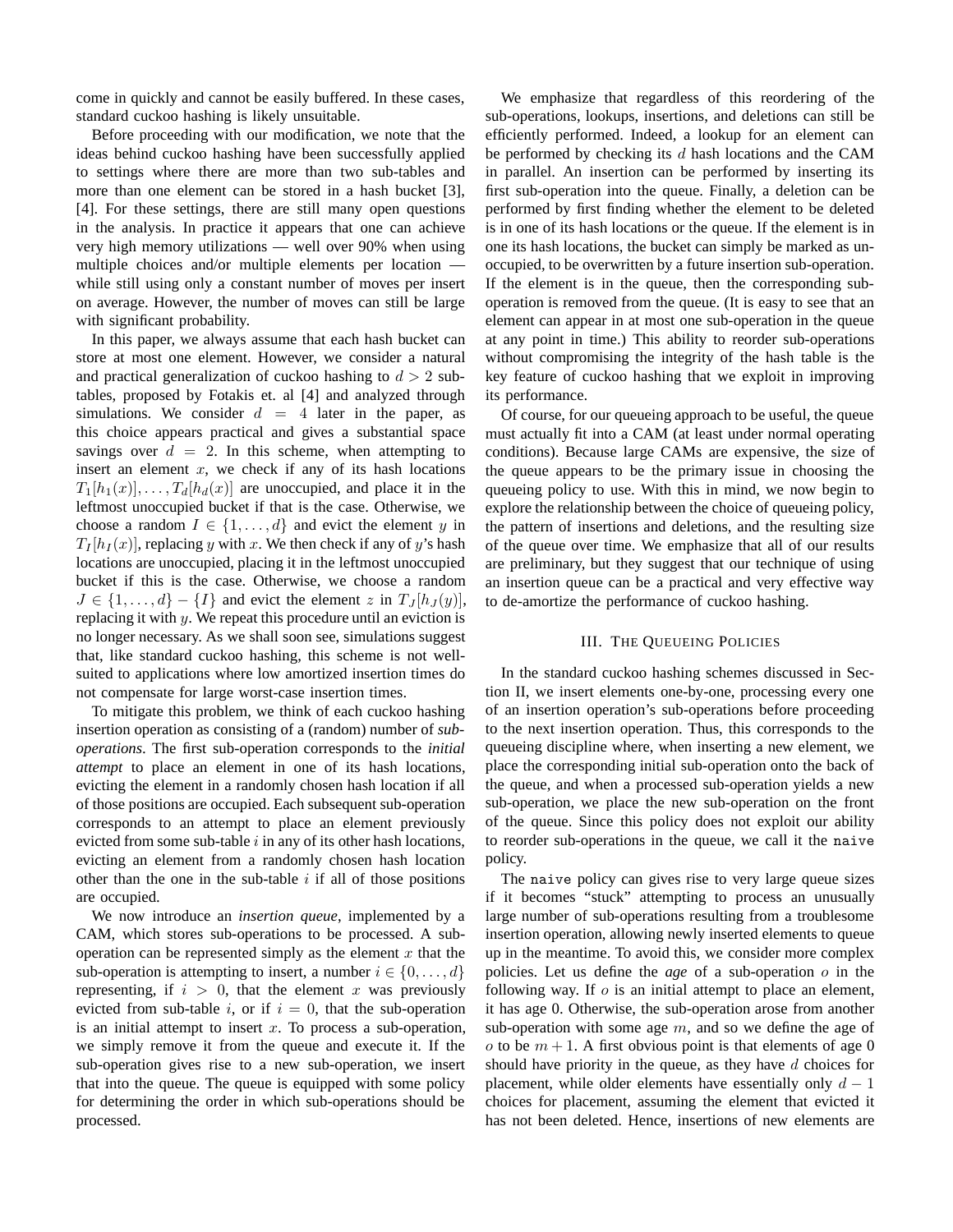

Fig. 1. Results of the simple experiment for  $d = 2$  and various values of  $u$ .

much more likely to succeed than attempts to place an evicted element.

It is also intuitively reasonable to believe that, more generally, the probability that processing o will not result in the generation of a new insertion operation is roughly decreasing in the age of o. That is, the longer an element has been in the queue, the less likely it is to succeed in placement. This is certainly true in the rare case where the inability to place an element arises because there is a cycle, causing the same sequence of elements to be evicted repeatedly (until a deletion occurs). With this intuition in mind, we define the policy PQage, which treats the queue as a priority queue where the priority of a sub-operation is its age, and lower ages correspond to higher priorities.

Of course, while the PQage policy is nice in theory, it is likely to be impractical to implement; creating a priority queue within the CAM may be too expensive in terms of operation time or hardware resources. The most natural way to deal with this is to attempt to mimic the PQage policy for queues where some sub-operation has a small age. Since it is intuitively very unusual for *all* of the sub-operations in the queue to have large age, we expect such a policy to perform well. With this in mind, we define the policy rotating<sub>*i*</sub> for a fixed  $i \in \mathbb{Z}_{\geq 0}$  as follows. During an insertion operation, the corresponding initial insertion sub-operation is placed on the front of the queue. When a new sub-operation  $o$  is generated during the processing of some other sub-operation, we place  $\sigma$  on the front of the queue if its age is at most  $i$ , and otherwise we place  $o$  on the back of the queue. Thus, we effectively give precedence to sub-operations with age at most  $i$ , while rotating through the other sub-operations to avoid getting stuck processing the occasional particularly troublesome insertion operation. Furthermore, unlike the PQage policy, the rotating*<sup>i</sup>* policy is easy to implement. If for a sub-operation  $o$  with age  $a$ , we store the value  $\max(a, i + 1)$  along with o in the CAM, then the rotating*<sup>i</sup>* requires very little computational and storage overhead, particularly for small i.

Finally, we consider an even simpler policy. Recall that, according to our intuition, the main shortcoming of the naive policy is that newly inserted elements, which are very likely to be placed successfully in one sub-operation, can get stuck behind much older sub-operations. A very simple way to deal with this problem is to simply modify the naive policy so that newly inserted elements always go on the front of the queue,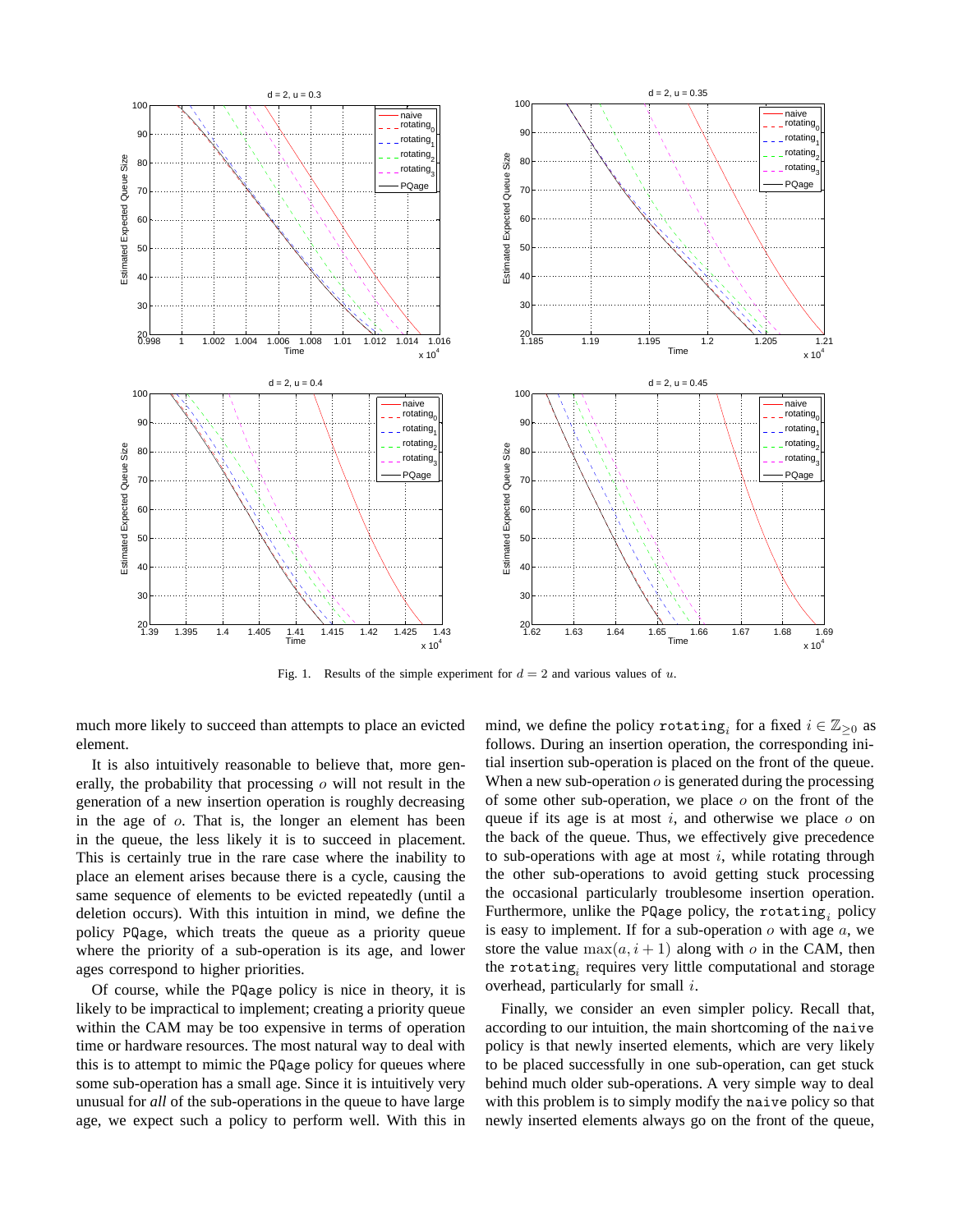![](_page_3_Figure_0.jpeg)

Fig. 2. Results of the simple experiment for  $d = 4$  and various values of  $u$ .

instead of the back. We name this policy naive<sup>∗</sup>. Of course, if we are in a situation where the queue is highly backlogged and there are no new insertion operations, then the naive and naive<sup>∗</sup> policies are exactly the same, and we expect the other policies to perform better.

### IV. A SIMPLE EXPERIMENT

We now discuss a simple experiment with the queueing policies introduced in Section III. We emphasize that this experiment is not designed to explicitly model any particular phenomenon that is likely to occur in practice. Rather, the point of the experiment is to help verify and clarify the intuition from Section III in what seems to be the simplest possible way.

With this in mind, we recall that the key intuition used in Section III is that (heuristically) the probability that executing a particular sub-operation  $o$  in the queue does not result in a new sub-operation is roughly decreasing in the age of o. Thus, we expect that queueing policies that favor sub-operations with lower ages tend to reduce the size of the queue faster than the standard naive policy. Furthermore, the standard theoretical results behind cuckoo hashing suggest that most

insertion operations require few sub-operations, so it should be sufficient to simply ensure that sub-operations with very small ages take precedence over those with larger ages, and therefore we expect that, for some small i, the policy rotating<sub>i</sub> should perform about as well as the much more complicated PQage policy.

In this section, we test these two claims with the following very simple experiment. We consider a table with 32768 buckets, divided into d equal sub-tables, for  $d = 2$  and  $d = 4$ . We fix a *utilization* value  $u \in (0,1)$  and do the following for each of the queueing policies discussed in Section III. First, we load the queue with  $\left[\frac{32768u}{\text{s}}\right]$  insertion operations and then let the system run, processing one sub-operation per time step, for 65000 time steps, recording the queue size after every step. We average the results over 1000 trials to get a curve corresponding to the queueing policy. We then draw the curves corresponding to all of the different queueing policies (for a fixed  $u$ ) on the same plot, and then zoom in to the portion where all of the curves lie between 20 and 100 on the  $y$ -axis.

The results for  $d = 2$  are given in Figure 1, and the results for  $d = 4$  are given in Figure 2. (Note that since there are no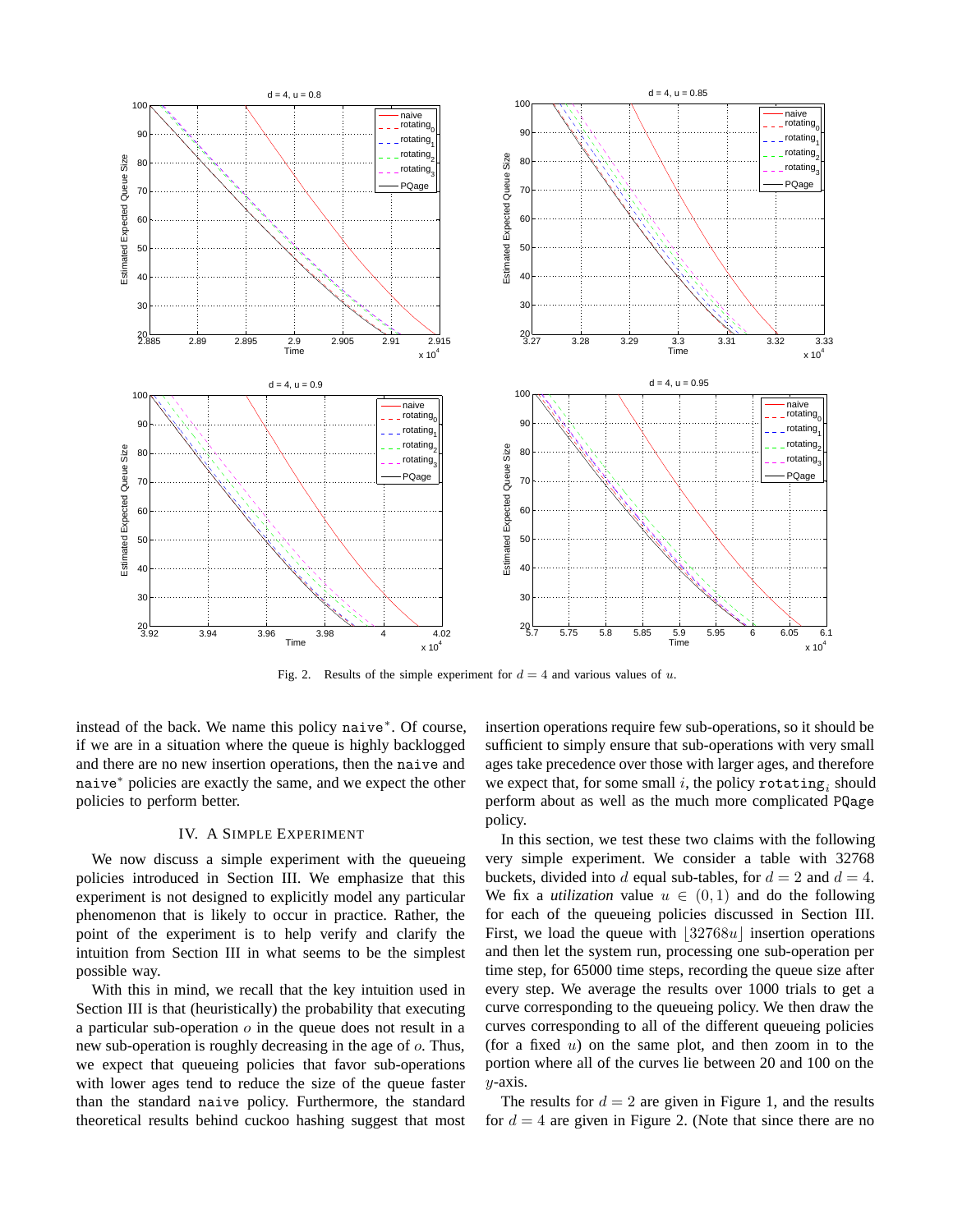![](_page_4_Figure_0.jpeg)

Fig. 3. The age distribution, or the number of moves required to place an element, for the naive and rotating, queueing policies.

![](_page_4_Figure_2.jpeg)

Fig. 4. The fraction of successful placements for each age. Overall, the larger the age of a sub-operation, the less likely it is to succeed.

new insertion operations during the course of this experiment, the naive and naive<sup>∗</sup> policies are the same, and so we only display results for the naive policy.) The specific values for  $u$  are chosen because prior work [4] observes that cuckoo hashing breaks down at  $u = 0.5$  for  $d = 2$ , and  $u = 0.97$ for  $d = 4$ . The pattern of the curves indicates that for certain large queue sizes, the PQage policy gives the most effective placement of elements in the table, the naive policy gives the least effective placement, and the difference is significant for all utilizations. Also, the performance of the rotating<sub>0</sub> policy is essentially the same as for the PQage policy.

These results match very nicely with our intuition from Section III, as they suggest that the naive policy can be significantly improved by prioritizing sub-operations according to their ages. Furthermore, it appears that the maximum benefit of such a scheme can be effectively realized by simply giving priority to the initial attempts to insert elements, while rotating through the other sub-operations to lessen the impact of the

occasional particularly troublesome insertion operation on the average queue size.

Other results from these experiments are also enlightening. Here we focus on the naive and rotating<sub>0</sub> schemes near the threshold utilization values where cuckoo hashing breaks down, and increase the number of trials from 1000 to 10000 to decrease sampling error. Figure 3 shows the distribution of the age when a successful placement occurs. As we discussed in the introduction, some elements require a significant number of move operations before placement occurs. In fact, most elements are placed during the initial attempt to insert them, backing our intuition that it is important to place new insertions at the front of the queue. Note that there is some skew when  $d = 2$  because of our initial preference to place elements in the first hash table; more elements are placed in the first sub-table, causing bounces between odd and even ages in the age distribution. We have not attempted to exploit this behavior in our queueing policies, although one could conceivably do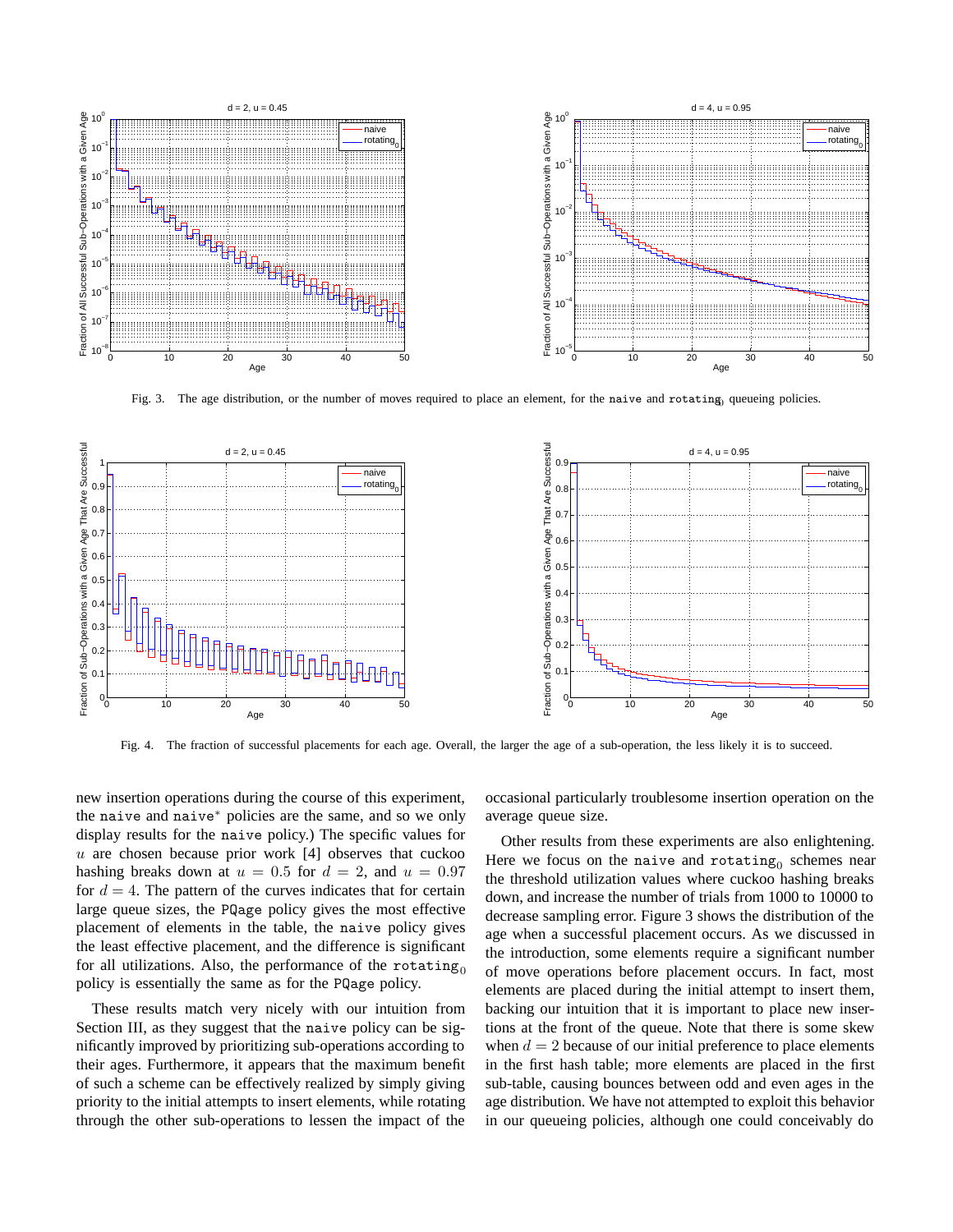![](_page_5_Figure_0.jpeg)

Fig. 5. Results from the more realistic experiment with  $d = 2$ .

so.

Figure 4 shows the distribution of the fraction of successful placements for each age. As we suggested, the main feature is that as the age of sub-operation increases, its success probability decreases. (Again, there are odd-even artifacts when  $d = 2$ , but still the trend is clear.) In particular, it makes sense that a good choice for  $i$  in the rotating<sub>i</sub> policy is  $i = 0$ , leading to a simple but effective queueing policy.

#### V. A MORE REALISTIC EXPERIMENT

While the results in Section IV are certainly significant, it is clearly necessary to perform a more realistic set of experiments. In particular, it is important to consider scenarios that intermix insertion and deletion operations, so that we can begin to see the relationship between the pattern of hash table operations and the choice of queueing policy. As we shall see, the core of our intuition from Sections III and IV continues to apply in these settings.

In this section, we consider the following experiment. We fix a value for  $d \in \{2, 4\}$  and consider a table of size 32768 divided into  $d$  equal-size sub-tables. (We also experimented with several non-uniform allocations of space between the

sub-tables [5], [6], but the results in this case were always significantly worse.) We also fix a value ops  $\in \{2, 4, 6, 8\}$ , a queueing policy from Section III, and a utilization parameter u. For  $d = 2$ , we take  $u \in \{0.3, 0.325, 0.35, \ldots, 0.55\}$ , and for  $d = 4$ , we take  $u \in \{0.7, 0.725, 0.75, \ldots, 0.95\}$ . Once again, these values of  $u$  are chosen because prior work [4] observes that standard cuckoo hashing breaks down at  $u = 0.5$  for  $d = 2$  and  $u = 0.97$  for  $d = 4$ .

We then repeat the following procedure 100 times. We  $\frac{132768u}{10000}$  elements into the data structure, processing ops sub-operations between insertions. Then we perform 30000 alternations of deleting a random element in the data structure, then inserting a new element, then processing ops sub-operations. We record the queue size after every operation, and we treat the last 10000 alternations of deletions, insertions, and queueing operations as reflecting the steady state of the queue size. Here, the time scale is queueing operations; each queueing operation is presumed to take one unit of time, whereas deletions and insertions are presumed to be instantaneous. We average the results over all trials to obtain an estimate of the expected value of the steady state size of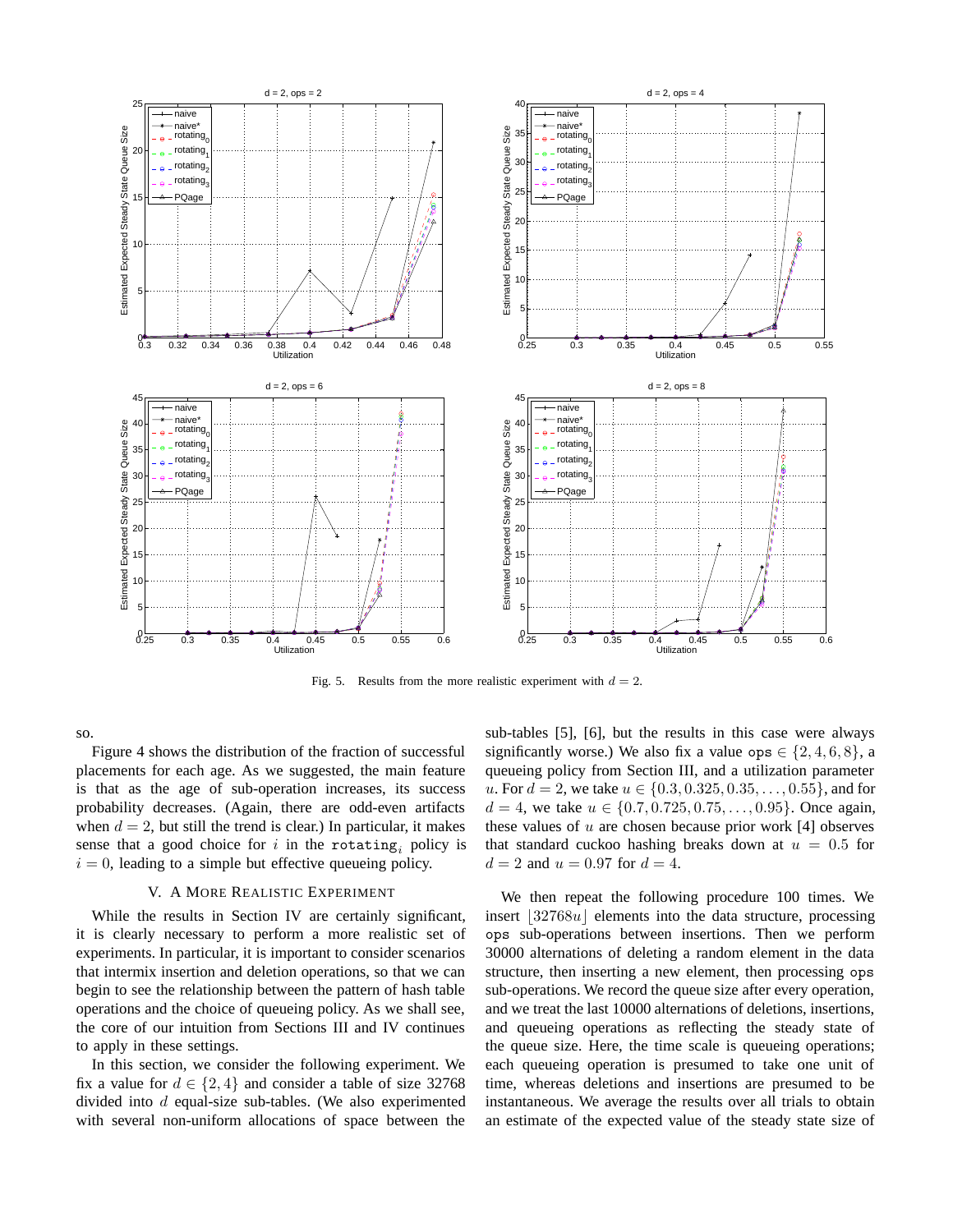![](_page_6_Figure_0.jpeg)

Fig. 6. Results from the more realistic experiment with  $d = 4$ .

the queue.

As an aside, we note that in practice it may difficult to delete an element from the queue instantaneously. In this case it might be preferable to keep a list of elements in the queue marked as deleted, and not actually remove a deleted element until its sub-operation is served by the queue. This would certainly enlarge the steady state queue sizes, but would not qualitatively affect our results.

This experiment focuses on the average size of the queue when the data structure is designed for a specific utilization of the hash table and average relative frequency of insertion/deletion and queueing operations, and then run at its capacity for a long period of time. In a more heuristic sense, this experiment corresponds to the steady state of an asymptotic regime where the size of the hash table tends towards infinity, the utilization value  $u$  is a fixed constant, insertions occur according to a Poisson process with rate 1/ops, and the lifetime of an element in the table has an exponential distribution with mean  $ops/u$ . The latter setting is significant in that it seems to be the beginning of a realistic model for how the system might behave in practice. Indeed,

the assumption that arrivals occur according to a Poisson process is fairly standard. However, the restriction that the lifetime of an element in the table is exponential is likely to be extremely unrealistic. Nevertheless, the experiments in this section certainly seem like a good start towards understanding how the systems we consider might behave in the real world.

We plot our results for  $d = 2$  and  $d = 4$  in Figures 5 and 6, respectively. To make the plots readable, we omit all data points where the estimated expected steady state size of the queue exceeds 50, which we consider to be a practical value for the applications of interest in this paper. For  $d = 2$ , the results are striking. The naive<sup>∗</sup> policy performs significantly better than the naive policy, the rotating policies give an additional improvement, and are comparable with PQage. For  $d = 4$ , the differences between the queueing policies are less significant, but there is still a gain in choosing even the naive<sup>∗</sup> policy over naive. Again, there is an advantage to giving priority to the initial sub-operation of an insertion, but otherwise differences in the steady state are minor.

Of course, for implementation one is interested not only in the steady state queue size, but in the maximum queue size